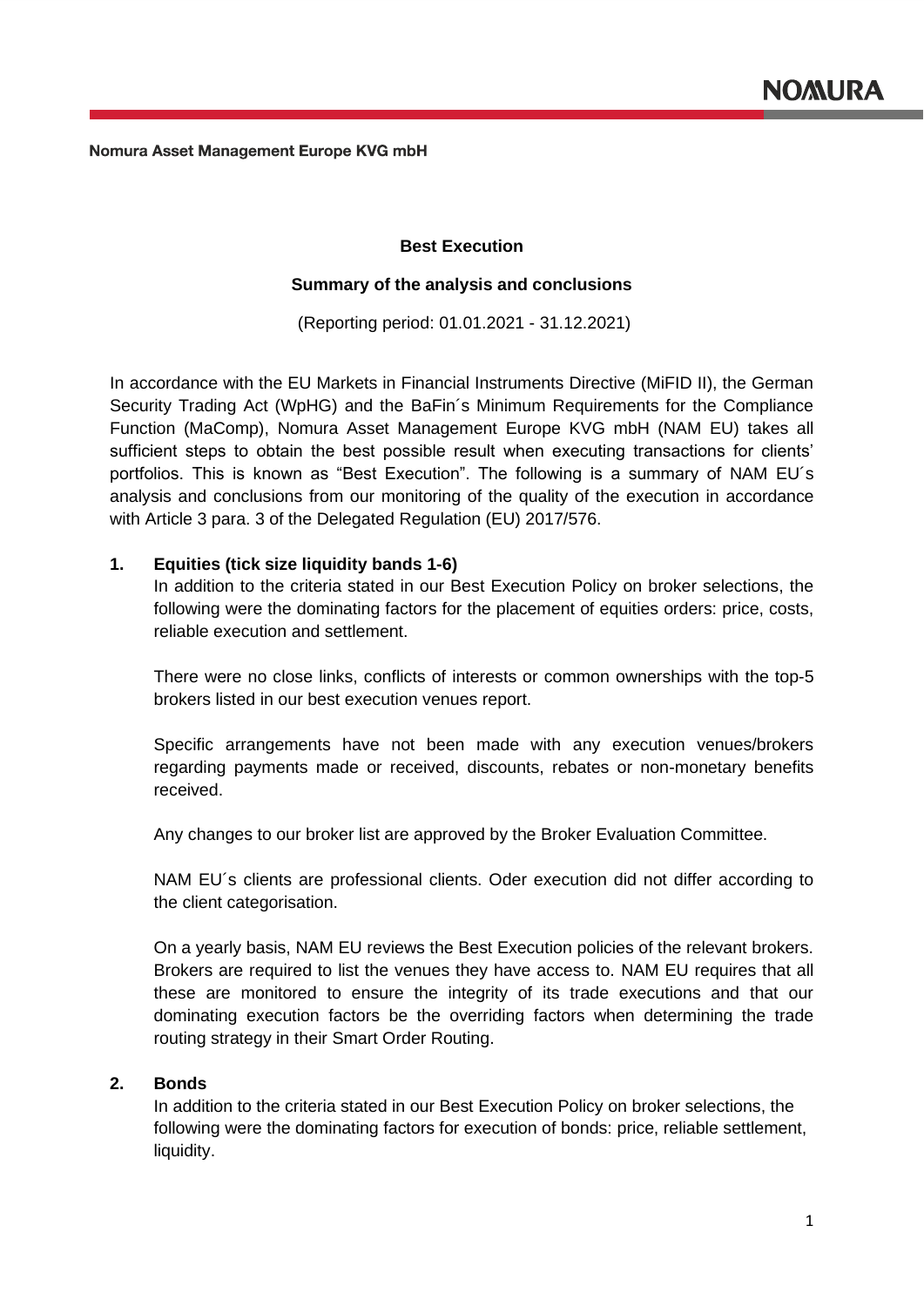There were no close links, conflicts of interests or common ownerships with the top-5 brokers listed our best execution venues report.

Specific arrangements have not been made with any execution venues/brokers regarding payments made or received, discounts, rebates or non-monetary benefits received. Any changes to our broker list are approved by the Broker Evaluation Committee.

NAM EU´s clients are professional clients. Oder execution did not differ according to the client categorisation.

NAM EU assesses annually the quality of our bond counterparties based on the factors laid down in our best execution policy.

### **3. Money Market Instruments**

In addition to the criteria stated in our Best Execution Policy on broker selections, the following were the dominating factors for execution of money market instruments: price, liquidity.

There were no close links, conflicts of interests or common ownerships with the top-5 brokers listed our best execution venues report.

Specific arrangements have not been made with any execution venues/brokers regarding payments made or received, discounts, rebates or non-monetary benefits received.

Any changes to our broker list are approved by the Broker Evaluation Committee.

NAM EU´s clients are professional clients. Oder execution did not differ according to the client categorisation.

NAM EU assesses annually the quality of our money market instruments counterparties based on the factors laid down in our best execution policy.

### **4. Equity Futures**

In addition to the criteria stated in our Best Execution Policy on broker selections, the following were the dominating factors for execution of equity futures: price, availability, reliable settlement.

There were no close links, conflicts of interests or common ownerships with the top-5 brokers listed our best execution venues report.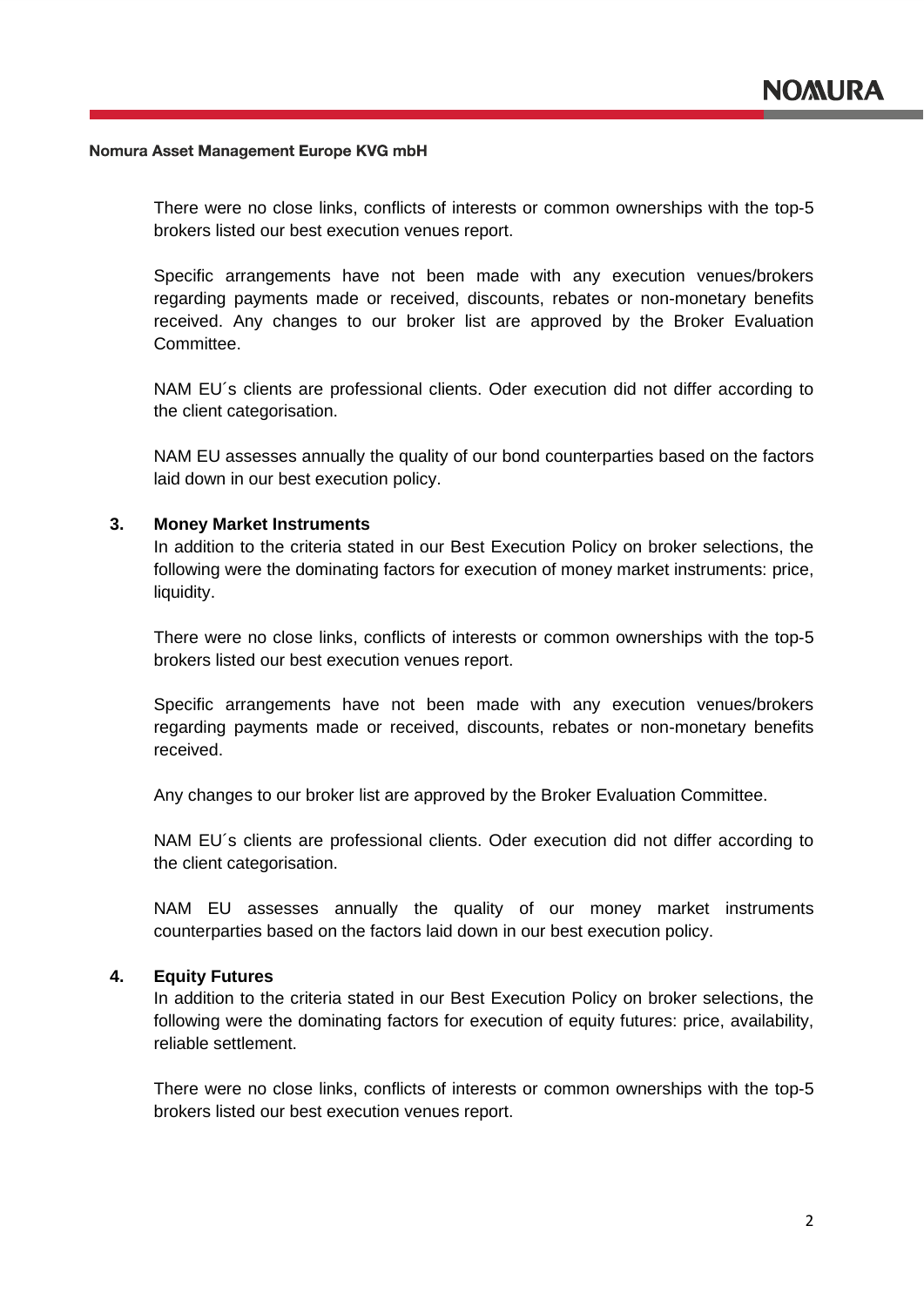Specific arrangements have not been made with any execution venues/brokers regarding payments made or received, discounts, rebates or non-monetary benefits received.

Any changes to our broker list are approved by the Broker Evaluation Committee.

NAM EU´s clients are professional clients. Oder execution did not differ according to the client categorisation.

On a yearly basis, NAM EU reviews the Best Execution policies of the relevant brokers. Brokers are required to list the venues they have access to. NAM EU requires that all these are monitored to ensure the integrity of its trade executions and that our dominating execution factors be the overriding factors.

# **5. Bond Futures**

In addition to the criteria stated in our Best Execution Policy on broker selections, the following were the dominating factors for execution of bond futures: price, availability, reliable settlement.

There were no close links, conflicts of interests or common ownerships with the top-5 brokers listed our best execution venues report.

Specific arrangements have not been made with any execution venues/brokers regarding payments made or received, discounts, rebates or non-monetary benefits received.

Any changes to our broker list are approved by the Broker Evaluation Committee.

NAM EU´s clients are professional clients. Oder execution did not differ according to the client categorisation.

On a yearly basis, NAM EU reviews the Best Execution policies of the relevant brokers. Brokers are required to list the venues they have access to. NAM EU requires that all these are monitored to ensure the integrity of its trade executions and that our dominating execution factors be the overriding factors.

# **6. FX Forwards**

In addition to the criteria stated in our Best Execution Policy on broker selections, the following were the dominating factors for execution of FX Forwards: price, availability, reliable settlement.

There were no close links, conflicts of interests or common ownerships with the top-5 brokers listed our best execution venues report.